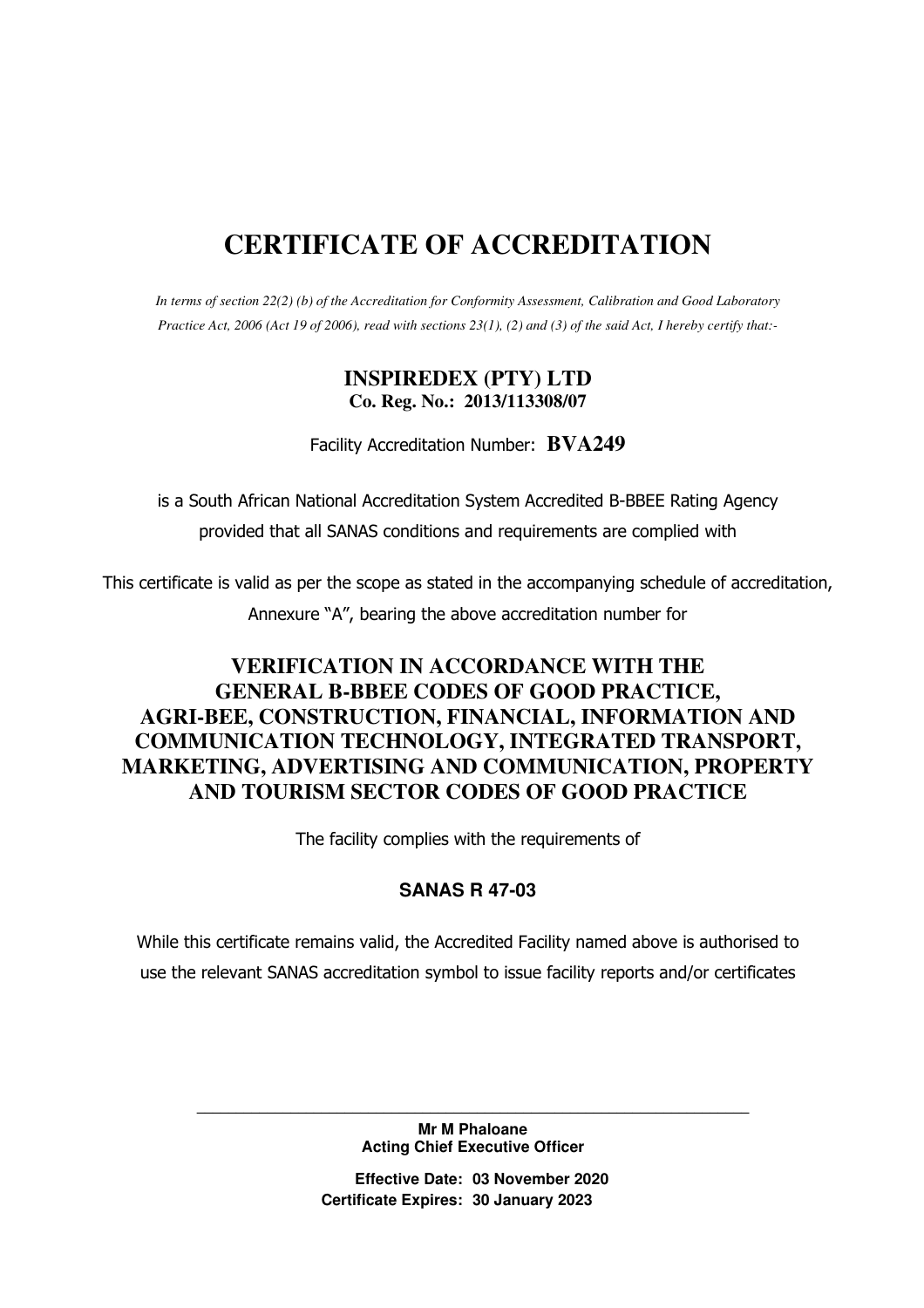### ANNEXURE A

# **SCHEDULE OF ACCREDITATION**

#### B-BBEE Rating Agency Accreditation Number: BVA249

| Permanent Address of B-BBEE Rating Agency: Technical Signatories:<br>Inspiredex (Pty) Ltd<br>Unit 39 Oaklane Office Park<br>111 Grippen Road Bartlett<br>Boksburg<br>Gauteng<br>1459                                                                                                                                                                                                            |                                    | Mr T Mofokeng<br>Ms MV Lechelele                        |                                                                                                                                 |
|-------------------------------------------------------------------------------------------------------------------------------------------------------------------------------------------------------------------------------------------------------------------------------------------------------------------------------------------------------------------------------------------------|------------------------------------|---------------------------------------------------------|---------------------------------------------------------------------------------------------------------------------------------|
| <b>Postal Address:</b><br>Inspiredex (Pty) Ltd<br>Unit 39 Oaklane Office Park<br>111 Grippen Road Bartlett<br>Boksburg<br>Gauteng<br>1459                                                                                                                                                                                                                                                       |                                    | Nominated Representative: Mr N Ramba                    |                                                                                                                                 |
| Tel:<br>$(011)$ 894 3397<br>Fax:<br>N/A                                                                                                                                                                                                                                                                                                                                                         | Issue No.:<br>Date of Issue:       | 06<br>03 November 2020                                  |                                                                                                                                 |
| Cell:<br>073 861 3435<br>E-mail: ramba@inspiredex.co.za                                                                                                                                                                                                                                                                                                                                         | Expiry Date:                       | 30 January 2023                                         |                                                                                                                                 |
| <b>Codes and Regulations</b>                                                                                                                                                                                                                                                                                                                                                                    | <b>Codes Series</b>                |                                                         | <b>Description</b>                                                                                                              |
|                                                                                                                                                                                                                                                                                                                                                                                                 | <b>Generic</b><br><b>Scorecard</b> | <b>Qualifying Small</b><br><b>Enterprises</b><br>(QSEs) |                                                                                                                                 |
| $\bullet$<br>Codes of Good Practice on Broad-Based<br>Black Economic Empowerment, Notice 36928<br>of 2013, Notice 38765 & 38766 of 2015, Notice<br>41866 & 41975 of 2018, Notice 42496 of 2019<br>B-BBEE Verification Manual, 18 July 2008<br>$\bullet$<br>ŀ.<br>Amended Agri--BEE Sector code (No 41306)<br>gazetted in terms of Section9(1) of B-BBEE<br>Act (53 of 2003) on 08 December 2017 | 100<br>200<br>300<br>400<br>500    | 801<br>802<br>803<br>804<br>805                         | Ownership<br><b>Management Control</b><br>Skills Development<br>Enterprise & Supplier Development<br>Socio-Economic Development |
| Marketing, Advertising and Communication<br>Sector Code (No 39971) gazetted in terms of<br>Section 9(1) of B-BBEE Act (53 of 2003) as<br>amended by the B-BBEE Amendment Act No.<br>46 of 2013 on 06 May 2016<br>Amended Tourism Sector Code (No 38915)<br>gazetted in terms of Section 9(1) of B-BBEE<br>Act (53 of 2003) on 20 November 2015                                                  |                                    |                                                         |                                                                                                                                 |

Original Date of Accreditation: 31 January 2019 **Page 1 of 2** Page 1 of 2